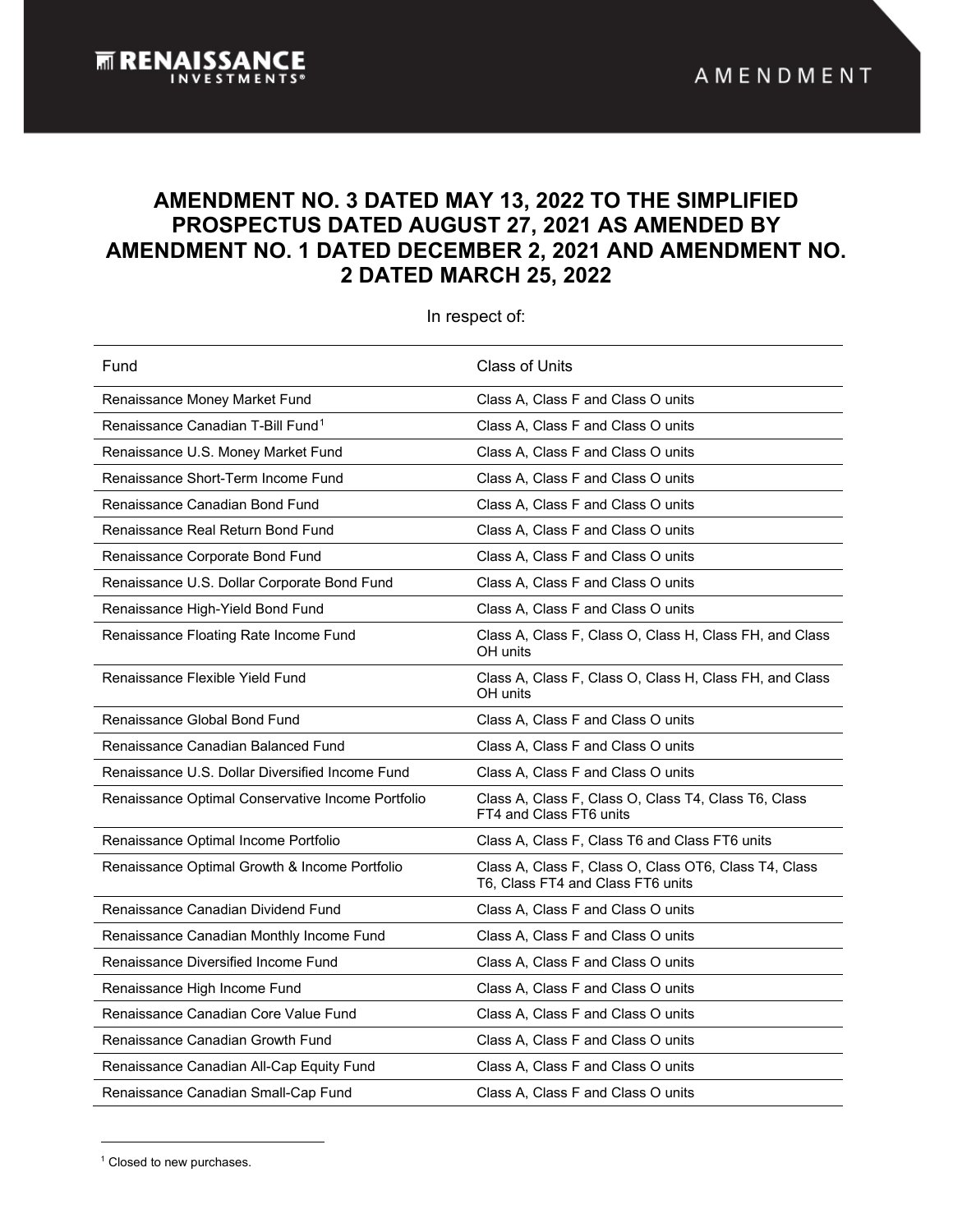| Fund                                                                         | <b>Class of Units</b>                                                                                                                                         |
|------------------------------------------------------------------------------|---------------------------------------------------------------------------------------------------------------------------------------------------------------|
| Renaissance U.S. Equity Income Fund                                          | Class A, Class F, Class O, Class H, Class T4, Class T6,<br>Class HT4, Class HT6, Class FT4, Class FT6, Class FH,<br>Class FHT4, Class FHT6 and Class OH units |
| Renaissance U.S. Equity Value Fund                                           | Class A, Class F and Class O units                                                                                                                            |
| Renaissance U.S. Equity Growth Fund                                          | Class A, Class F and Class O units                                                                                                                            |
| Renaissance U.S. Equity Growth Currency Neutral Fund                         | Class A, Class F and Class O units                                                                                                                            |
| Renaissance U.S. Equity Fund <sup>1</sup>                                    | Class A, Class F and Class O units                                                                                                                            |
| Renaissance International Dividend Fund                                      | Class A, Class F and Class O units                                                                                                                            |
| Renaissance International Equity Fund                                        | Class A, Class F and Class O units                                                                                                                            |
| Renaissance International Equity Currency Neutral Fund                       | Class A and Class F units                                                                                                                                     |
| <b>Renaissance Global Markets Fund</b>                                       | Class A, Class F and Class O units                                                                                                                            |
| Renaissance Optimal Global Equity Portfolio                                  | Class A, Class F, Class O, Class T4, Class T6, Class<br>FT4 and Class FT6 units                                                                               |
| Renaissance Optimal Global Equity Currency Neutral<br>Portfolio <sup>1</sup> | Class A, Class F, Class O, Class T4, Class T6, Class<br>FT4 and Class FT6 units                                                                               |
| Renaissance Global Value Fund <sup>1</sup>                                   | Class A, Class F and Class O units                                                                                                                            |
| Renaissance Global Growth Fund                                               | Class A, Class F and Class O units                                                                                                                            |
| Renaissance Global Growth Currency Neutral Fund                              | Class A and Class F units                                                                                                                                     |
| Renaissance Global Focus Fund                                                | Class A, Class F and Class O units                                                                                                                            |
| Renaissance Global Focus Currency Neutral Fund <sup>1</sup>                  | Class A, Class F and Class O units                                                                                                                            |
| Renaissance Global Small-Cap Fund                                            | Class A, Class F and Class O units                                                                                                                            |
| Renaissance China Plus Fund                                                  | Class A, Class F and Class O units                                                                                                                            |
| Renaissance Emerging Markets Fund                                            | Class A, Class F and Class O units                                                                                                                            |
| Renaissance Optimal Inflation Opportunities Portfolio                        | Class A, Class F and Class O units                                                                                                                            |
| Renaissance Global Infrastructure Fund                                       | Class A, Class F and Class O units                                                                                                                            |
| Renaissance Global Infrastructure Currency Neutral Fund                      | Class A, Class F and Class O units                                                                                                                            |
| Renaissance Global Real Estate Fund                                          | Class A, Class F and Class O units                                                                                                                            |
| Renaissance Global Real Estate Currency Neutral Fund                         | Class A and Class F units                                                                                                                                     |
| Renaissance Global Health Care Fund                                          | Class A, Class F and Class O units                                                                                                                            |
| Renaissance Global Science & Technology Fund                                 | Class A, Class F and Class O units                                                                                                                            |
| Axiom Balanced Income Portfolio                                              | Class A, Class T4, Class T6, Class F, Class FT4 and<br>Class FT6 units                                                                                        |
| Axiom Diversified Monthly Income Portfolio                                   | Class A, Class T6, Class F and Class FT6 units                                                                                                                |
| Axiom Balanced Growth Portfolio                                              | Class A, Class T4, Class T6, Class F, Class FT4 and<br>Class FT6 units                                                                                        |
| Axiom Long-Term Growth Portfolio                                             | Class A, Class T4, Class T6, Class F, Class FT4 and<br>Class FT6 units                                                                                        |
| Axiom Canadian Growth Portfolio                                              | Class A, Class T4, Class T6, Class F, Class FT4 and<br>Class FT6 units                                                                                        |
| Axiom Global Growth Portfolio                                                | Class A, Class T4, Class T6, Class F, Class FT4 and<br>Class FT6 units                                                                                        |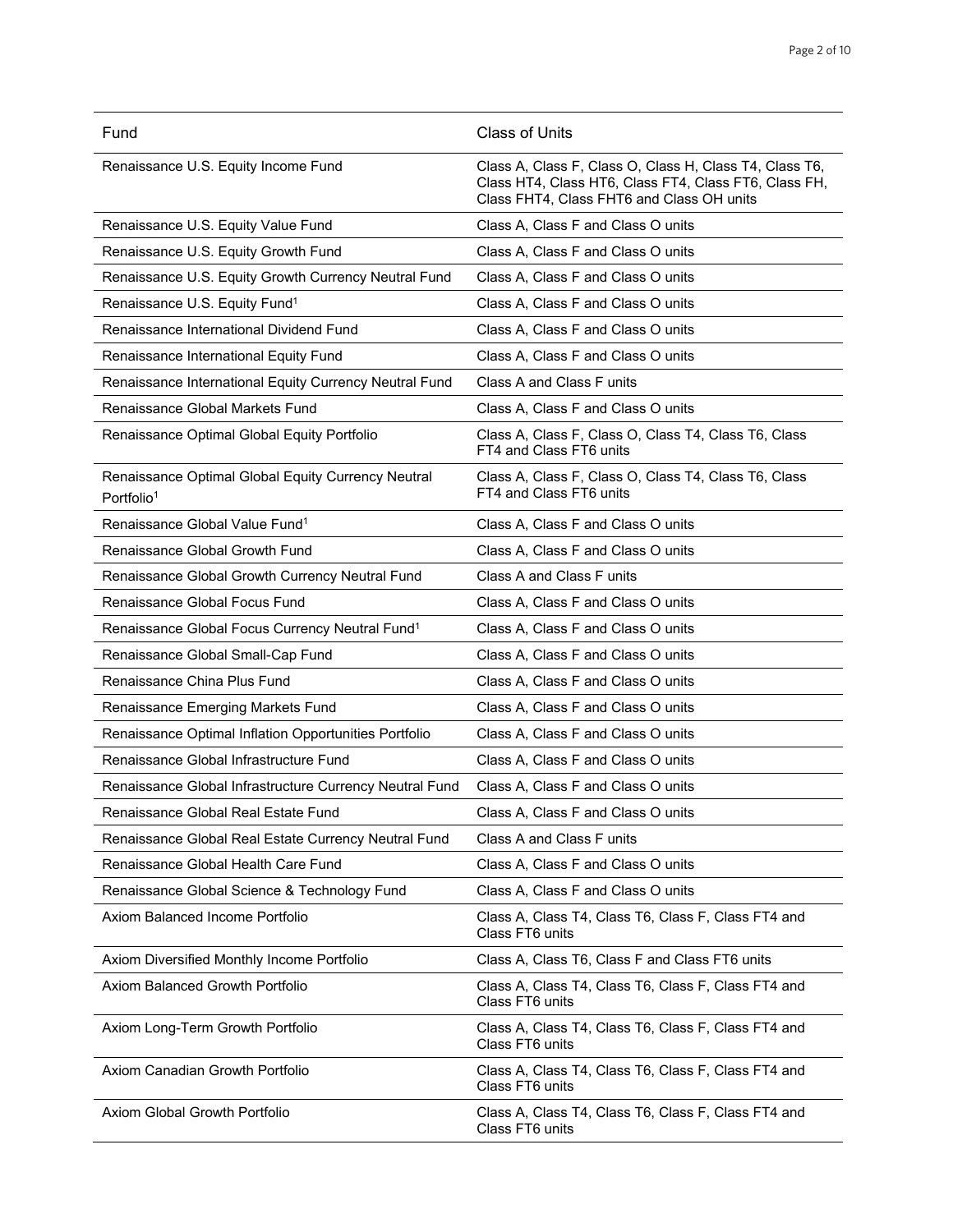| Fund                                                           | <b>Class of Units</b>                                                                                                                                                                                                                                                                                                                                                                                                               |
|----------------------------------------------------------------|-------------------------------------------------------------------------------------------------------------------------------------------------------------------------------------------------------------------------------------------------------------------------------------------------------------------------------------------------------------------------------------------------------------------------------------|
| Axiom Foreign Growth Portfolio                                 | Class A, Class T4, Class T6, Class F, Class FT4 and<br>Class FT6 units                                                                                                                                                                                                                                                                                                                                                              |
| Axiom All Equity Portfolio                                     | Class A, Class T4, Class T6, Class F, Class FT4 and<br>Class FT6 units                                                                                                                                                                                                                                                                                                                                                              |
| Renaissance Ultra Short-Term Income Private Pool               | Class A, Premium Class, Class F-Premium, Class N-<br>Premium, and Class O units                                                                                                                                                                                                                                                                                                                                                     |
| Renaissance Canadian Fixed Income Private Pool                 | Class A, Premium Class, Premium-T4 Class, Premium-<br>T6 Class, Class C, Class F-Premium, Class F-Premium<br>T4, Class F-Premium T6, Class N-Premium, Class N-<br>Premium T4, Class N-Premium T6, Class I, and Class O<br>units                                                                                                                                                                                                     |
| Renaissance Multi-Sector Fixed Income Private Pool             | Premium Class, Premium-T4 Class, Premium-T6 Class,<br>Class H-Premium, Class H-Premium T4, Class-Premium<br>T6, Class F-Premium, Class F-Premium T4, Class F-<br>Premium T6, Class FH-Premium, Class FH-Premium T4,<br>Class FH-Premium T6, Class N-Premium, Class N-<br>Premium T4, Class N-Premium T6, Class NH-Premium,<br>Class NH-Premium T4, Class NH-Premium T6, Class S,<br>and Class O units                               |
| Renaissance Global Bond Private Pool                           | Class A, Premium Class, Premium-T4 Class, Premium-<br>T6 Class, Class C, Class F-Premium, Class F-Premium<br>T4, Class F-Premium T6, Class N-Premium, Class N-<br>Premium T4, Class N-Premium T6, Class I, and Class O<br>units                                                                                                                                                                                                     |
| Renaissance Multi-Asset Global Balanced Income<br>Private Pool | Premium Class, Premium-T4 Class, Premium-T6 Class,<br>Class F-Premium, Class F-Premium T4, Class F-<br>Premium T6, Class N-Premium, Class N-Premium T4,<br>Class N-Premium T6, and Class O units                                                                                                                                                                                                                                    |
| Renaissance Multi-Asset Global Balanced Private Pool           | Premium Class, Premium-T4 Class, Premium-T6 Class,<br>Class F-Premium, Class F-Premium T4, Class F-<br>Premium T6, Class N-Premium, Class N-Premium T4,<br>Class N-Premium T6, and Class O units                                                                                                                                                                                                                                    |
| Renaissance Equity Income Private Pool                         | Class A, Premium Class, Premium-T4 Class, Premium-<br>T6 Class, Class C, Class F-Premium, Class F-Premium<br>T4, Class F-Premium T6, Class N-Premium, Class N-<br>Premium T4, Class N-Premium T6, Class I, and Class O<br>units                                                                                                                                                                                                     |
| Renaissance Canadian Equity Private Pool                       | Class A, Premium Class, Premium-T4 Class, Premium-<br>T6 Class, Class C, Class F-Premium, Class F-Premium<br>T4, Class F-Premium T6, Class N-Premium, Class N-<br>Premium T4, Class N-Premium T6, Class I, and Class O<br>units                                                                                                                                                                                                     |
| Renaissance U.S. Equity Private Pool                           | Class A, Class C, Premium Class, Premium-T4 Class,<br>Premium-T6 Class, Class H-Premium, Class H-Premium<br>T4, Class H-Premium T6, Class I, Class F-Premium,<br>Class F-Premium T4, Class F-Premium T6, Class FH-<br>Premium, Class FH-Premium T4, Class FH-Premium T6,<br>Class N-Premium, Class N-Premium T4, Class N-<br>Premium T6, Class NH-Premium, Class NH-Premium T4,<br>Class NH-Premium T6, Class O, and Class OH units |
| Renaissance U.S. Equity Currency Neutral Private Pool          | Class O units                                                                                                                                                                                                                                                                                                                                                                                                                       |
| Renaissance International Equity Private Pool                  | Premium Class, Premium-T4 Class, Premium-T6 Class,<br>Class H-Premium, Class H-Premium T4, Class H-<br>Premium T6, Class C, Class A, Class F-Premium, Class<br>F-Premium T4, Class F-Premium T6, Class FH-Premium,                                                                                                                                                                                                                  |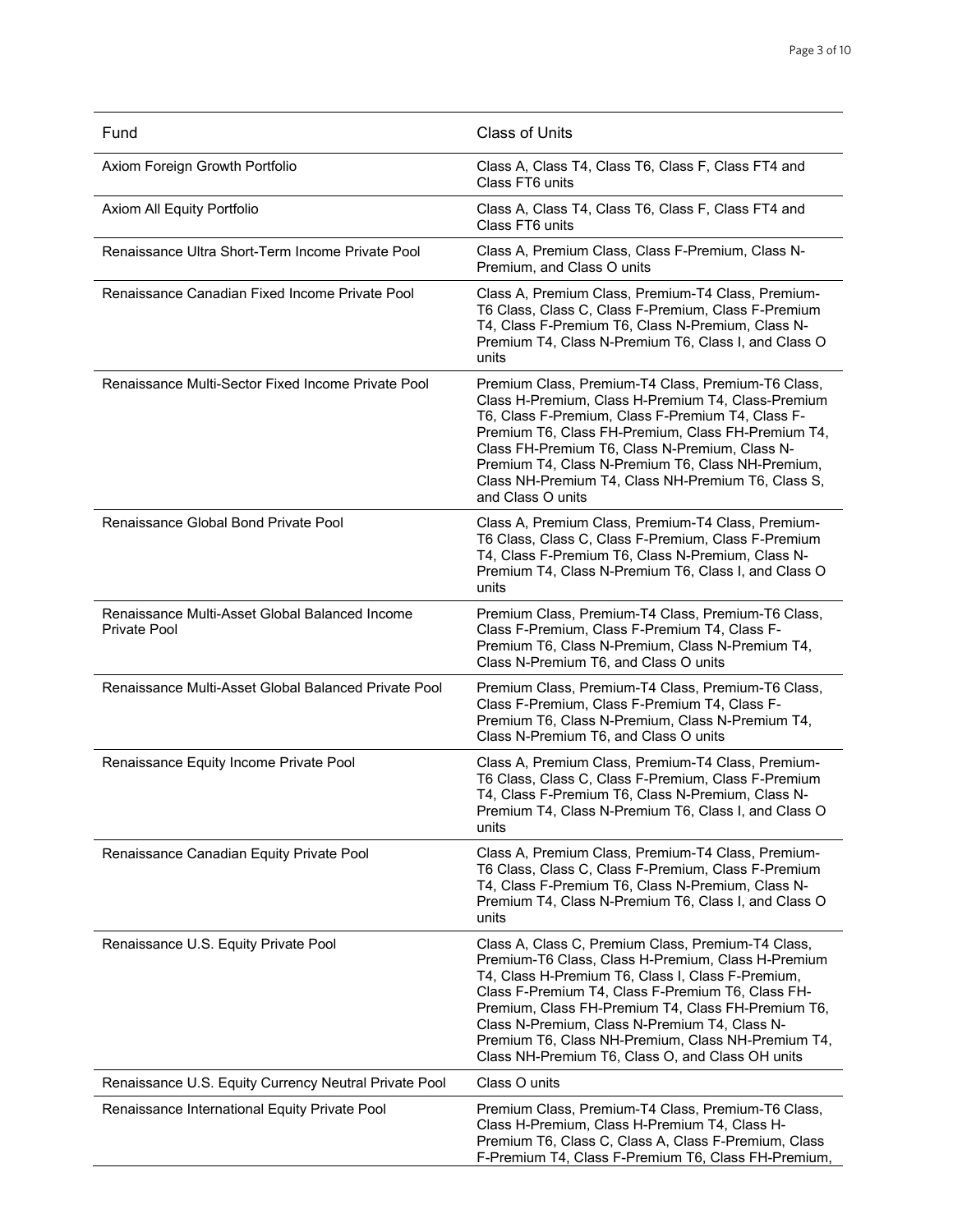| Fund                                             | Class of Units                                                                                                                                                                                                                                                                                                                                                                                                                      |
|--------------------------------------------------|-------------------------------------------------------------------------------------------------------------------------------------------------------------------------------------------------------------------------------------------------------------------------------------------------------------------------------------------------------------------------------------------------------------------------------------|
|                                                  | Class FH-Premium T4, Class FH-Premium T6, Class N-<br>Premium, Class N-Premium T4, Class N-Premium T6,<br>Class NH-Premium, Class NH-Premium T4, Class NH-<br>Premium T6, Class I, Class O, and Class OH units                                                                                                                                                                                                                      |
| Renaissance Global Equity Private Pool           | Premium Class, Premium-T4 Class, Premium-T6 Class,<br>Class H-Premium, Class H-Premium T4, Class H-<br>Premium T6, Class F-Premium, Class F-Premium T4,<br>Class F-Premium T6, Class FH-Premium, Class FH-<br>Premium T4, Class FH-Premium T6, Class N-Premium,<br>Class N-Premium T4, Class N-Premium T6, Class NH-<br>Premium, Class NH-Premium T4, Class NH-Premium T6,<br>Class O, and Class OH units                           |
| Renaissance Emerging Markets Equity Private Pool | Class C, Class A, Premium Class, Premium-T4 Class,<br>Premium-T6 Class, Class H-Premium, Class H-Premium<br>T4, Class H-Premium T6, Class I, Class F-Premium,<br>Class F-Premium T4, Class F-Premium T6, Class FH-<br>Premium, Class FH-Premium T4, Class FH-Premium T6,<br>Class N-Premium, Class N-Premium T4, Class N-<br>Premium T6, Class NH-Premium, Class NH-Premium T4,<br>Class NH-Premium T6, Class O, and Class OH units |
| Renaissance Real Assets Private Pool             | Class S, Premium Class, Premium-T4 Class, Premium-<br>T6 Class, Class H-Premium, Class H-Premium T4, Class<br>H-Premium T6, Class I, Class F-Premium, Class F-<br>Premium T4, Class F-Premium T6, Class FH-Premium,<br>Class FH-Premium T4, Class FH-Premium T6, Class N-<br>Premium, Class N-Premium T4, Class N-Premium T6,<br>Class NH-Premium, Class NH-Premium T4, Class NH-<br>Premium T6, Class O, and Class OH units        |

This is Amendment No. 3 to the simplified prospectus dated August 27, 2021 (referred to as the *Simplified Prospectus*), which should be read subject to this information. All capitalized terms used herein and not otherwise defined shall have the same meanings given to such terms in the Simplified Prospectus.

# **SUMMARY OF AMENDMENTS**

# **Class OT6 Units**

This document qualifies for distribution of Class OT6 units of Renaissance Optimal Growth & Income Portfolio.

# **DSC Ban and OEO Trailer Ban**

Effective June 1, 2022 (referred to as the Effective Date), amendments to National Instrument 81- 105 Mutual Fund Sales Practices (i) will prohibit the payment by fund organizations of upfront sales commissions to dealers, which will result in the discontinuation of all forms of the deferred sales charge (referred to as DSC) option (referred to as the DSC Ban) and (ii) will prohibit the payment of trailing commissions to order execution only (referred to as OEO) dealers, which includes discount brokers and other dealers that do not make a suitability determination, in connection with an investor's purchase and ongoing ownership of mutual fund units in an OEO dealer account (referred to as the OEO Trailer Ban).

As a result of the DSC Ban, effective May 13, 2022 CIBC Asset Management Inc. (CAMI), as manager of the Funds, has announced it will close all its DSC purchase options (i.e. back-end load and low load purchase options) to new purchases, including purchases through pre-authorized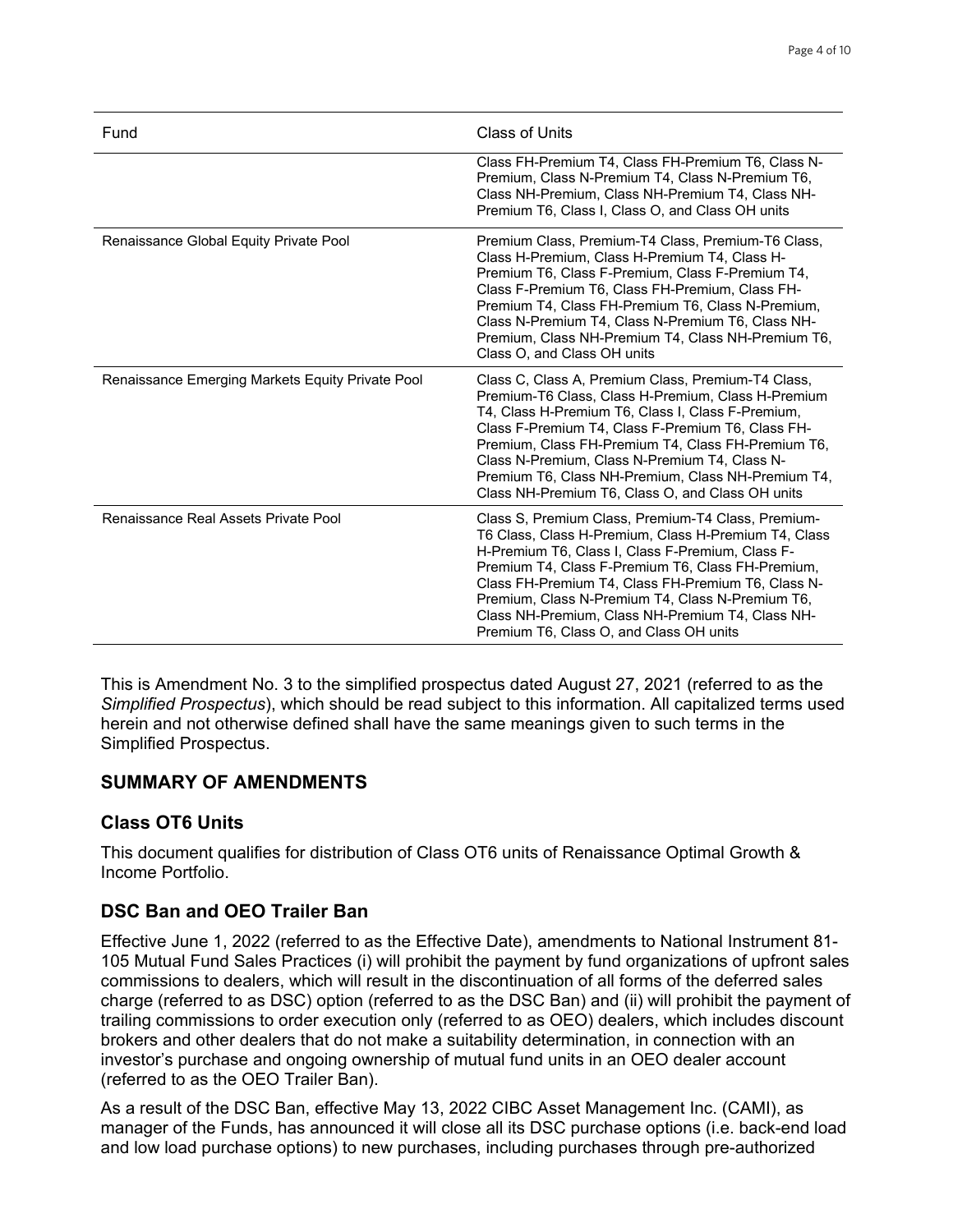chequing plans. However, switching from existing units of the Funds purchased under one of the DSC purchase options (referred to as "DSC units") to units of another fund managed by CAMI under the same DSC purchase option will continue to be available. For investors who purchased DSC units of the Funds prior to May 13, 2022, the deferred sales charge schedule will continue to apply.

As a result of the OEO Trailer Ban, effective on or about June 1, 2022, trailer paying class units of the Funds will no longer be available to investors who hold these units in an OEO dealer account.

As a result, the Simplified Prospectus is amended as set out below.

# **SPECIFIC AMENDMENTS**

## **Class OT6 Units**

## **Front Cover**

The front cover of the simplified prospectus is amended by deleting the disclosure with respect to "Renaissance Optimal Growth & Income Portfolio<sup>2</sup>" and replacing it with "Renaissance Optimal Growth & Income Portfolio2\*".

The front cover is also amended by adding the footnote "\* also offers Class OT6 units".

#### **Purchases, Switches and Redemptions**

#### a) About the Classes of Units We Offer

The first paragraph in the section "T-Class units" in the table under the sub-heading "About the Classes of Units We Offer" is deleted and replaced with the following:

| <b>T-Class units</b> | Class T4, Class T6, Class HT4, Class HT6, Class FT4, Class FT6, Class FHT4, Class<br>FHT6, Premium-T4 Class, Premium-T6 Class, Class H-Premium T4, Class H-Premium T6,<br>Class F-Premium T4, Class F-Premium T6, Class FH-Premium T4, Class FH-Premium T6,<br>Class N-Premium T4, Class N-Premium T6, Class NH-Premium T4, Class NH-Premium T6<br>units, and Class OT6 (referred to collectively as T4 and T6 Classes) are subject to certain<br>minimum investment requirements and are designed for investors who wish to receive<br>monthly cash flows. |
|----------------------|-------------------------------------------------------------------------------------------------------------------------------------------------------------------------------------------------------------------------------------------------------------------------------------------------------------------------------------------------------------------------------------------------------------------------------------------------------------------------------------------------------------------------------------------------------------|
|----------------------|-------------------------------------------------------------------------------------------------------------------------------------------------------------------------------------------------------------------------------------------------------------------------------------------------------------------------------------------------------------------------------------------------------------------------------------------------------------------------------------------------------------------------------------------------------------|

#### **Fees and Expenses**

The first paragraph in the section "Management Fees: Class O and OH Units" in the table "Fees and Expenses Payable Directly by You" under the heading "Fees and Expenses" is deleted and replaced with the following:

"The management fee for Class O, Class OT6 and Class OH units is negotiated with and paid by, or as directed by, unitholders or dealers and discretionary managers on behalf of unitholders. For all Renaissance Funds, such management fee for Class O, Class OT6 and Class OH units will not exceed the annual management fee rate for Class F, Class FT6 and Class FH units respectively."

#### **Addition of Class OT6 references**

With the exception of the sections noted in items i) to vi) below:

- all references to "Class O and Class OH" in Part A of the Simplified Prospectus are deleted and replaced with "Class O, Class OT6 and Class OH".
- all references to "Class O or Class OH" in Part A of the Simplified Prospectus are deleted and replaced with "Class O, Class OT6, or Class OH".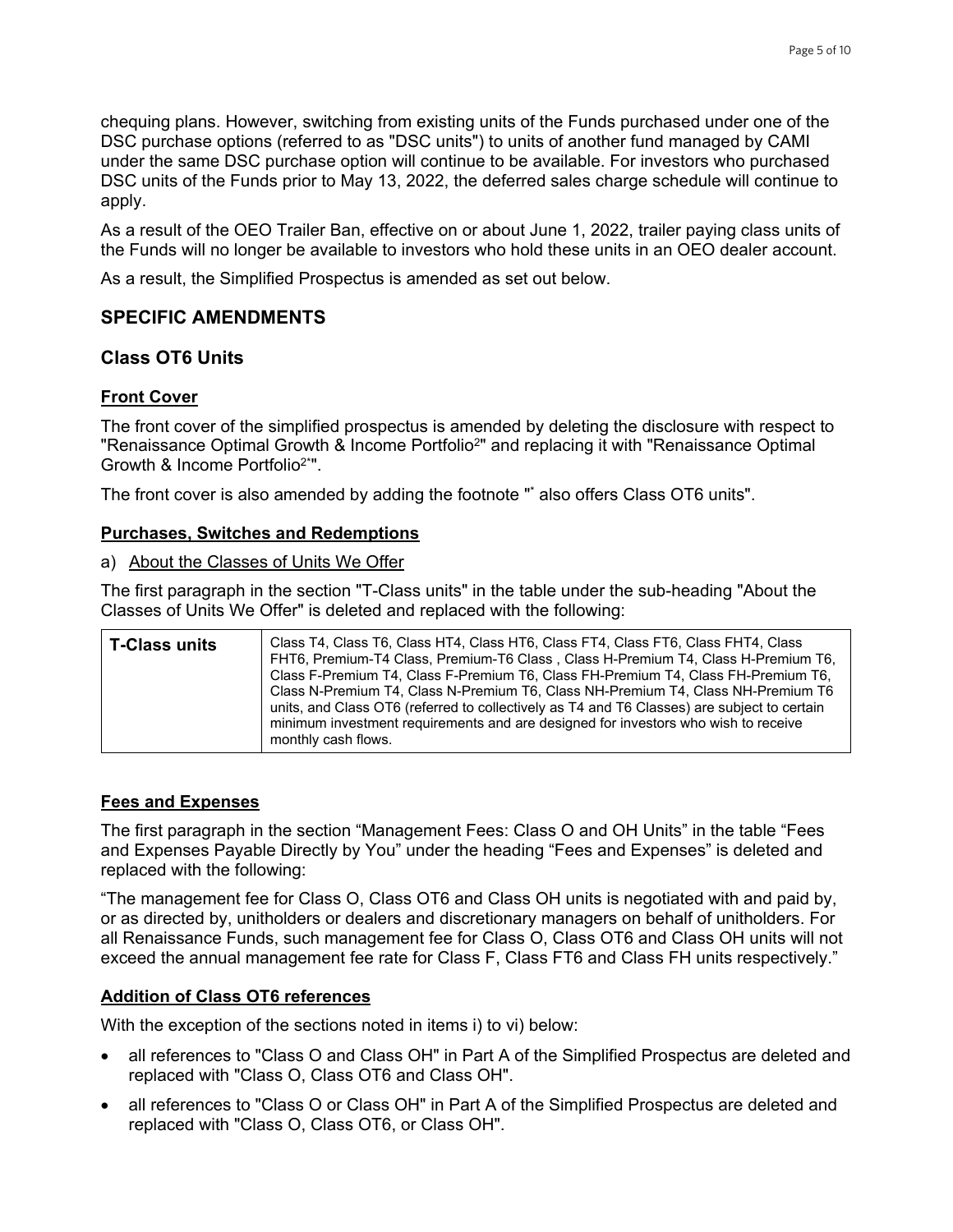- all references to "Class O, Class OH" in Part A of the Simplified Prospectus are deleted and replaced with "Class O, Class OT6, Class OH".
- all references to "Class O, or Class OH" in Part A of the Simplified Prospectus are deleted and replaced with "Class O, Class OT6, or Class OH".
- i) the disclosure under the section "Converting Premium Class, Premium-T4 Class, Premium-T6 Class, Class H-Premium, Class H-Premium T4, Class H-Premium T6, Class F-Premium, Class F-Premium T4, Class F-Premium T6, Class FH-Premium, Class FH-Premium T4, Class FH-Premium T6, Class N-Premium, Class N-Premium T4, Class N-Premium T6, Class NH-Premium, Class NH-Premium T4, and Class NH-Premium T6 Class units" under the subheading "Conversions" under the heading "Purchases, Switches and Redemptions";
- ii) the disclosure under the sub-heading "Financial Groups: Renaissance Private Pools" in the section "Management Fee Distributions" of the table "Fees and Expenses Payable by the Funds" under the heading "Fees and Expenses";
- iii) the second paragraph under the sub-heading "Fixed Administration Fee" in the section "Expenses" in the table "Fees and Expenses Payable by the Funds" under the heading "Fees and Expenses";
- iv) the second paragraph in the section "Management Fees: Class O and Class OH Units" in the table "Fees and Expenses Payable Directly by You" under the heading "Fees and Expenses";
- v) the section "Renaissance Private Pools" under the sub-heading "Sales Commissions" under the heading "Dealer Compensation"; and
- vi) the section "Renaissance Private Pools: Maximum Annual Trailing Commissions".

# **Fund Details**

The "Fund Details" table of Renaissance Optimal Growth & Income Portfolio in Part B of the Simplified Prospectus is amended by adding the following row to the end of the table, following Class O units:

| <b>Class OT6</b><br>units | May 13, 2022 | Negotiated with and paid by, or as directed<br>by, unitholders or dealers and discretionary<br>managers on behalf of unitholders. | No fixed administration fee<br>is charged to Class OT6<br>units. |
|---------------------------|--------------|-----------------------------------------------------------------------------------------------------------------------------------|------------------------------------------------------------------|
|---------------------------|--------------|-----------------------------------------------------------------------------------------------------------------------------------|------------------------------------------------------------------|

# **Distribution Policy**

The second and third paragraphs under "Distribution Policy" of Renaissance Optimal Growth & Income Portfolio in Part B of the Simplified Prospectus are deleted and replaced with the following:

"For Class T4, Class T6, Class FT4, Class FT6, and Class OT6 units, the Fund expects to make monthly distributions. At the end of each month, the Fund expects to distribute an amount equal to approximately one-twelfth of 4% on Class T4 and Class FT4 units, approximately one-twelfth of 6% on Class T6, Class FT6, and Class OT6 units, of the NAV per unit on the last day of the previous calendar year (or, if no units were outstanding at the end of the previous calendar year, the date on which the units are first available for purchase in the current calendar year). The monthly distribution will generally consist of net income, net realized capital gains, and/or return of capital. The Fund may make an additional distribution in December, but only to the extent required to ensure that the Fund will not pay income tax. The annual and monthly distribution rates may be adjusted from time to time at our discretion.

**If the monthly amount distributed exceeds the Fund's net income and net realized capital gains, such excess will constitute a return of capital.** For Class T4, Class T6, Class FT4, Class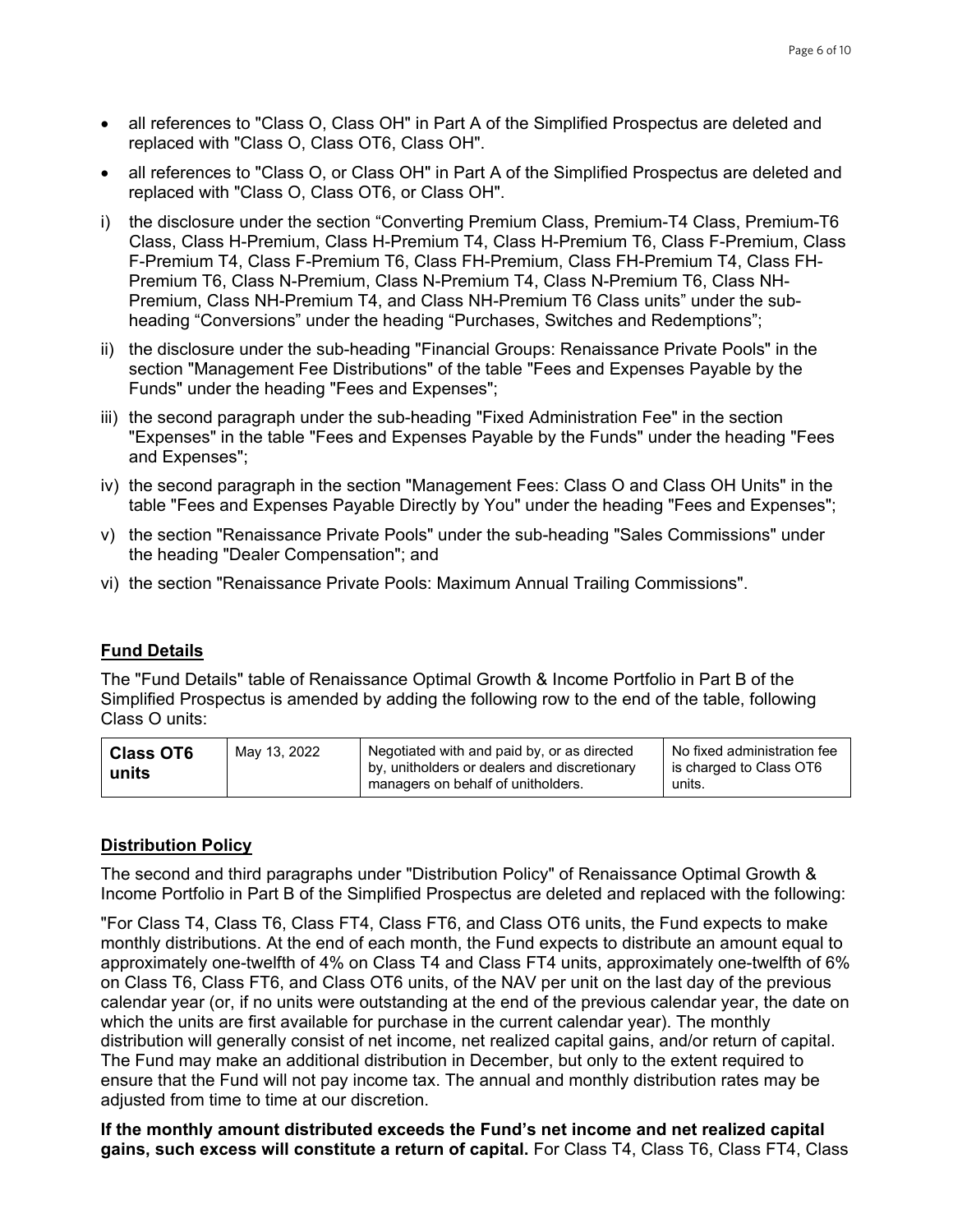FT6, and Class OT6 units, it is likely that a greater proportion of the amount distributed will constitute a return of capital, when compared to Class A, Class F, or Class O units. Generally, the Fund expects that the total amount of any returns of capital made by the Fund in any year should not exceed the amount of the net unrealized appreciation in the Fund's assets for the year. A distribution to you by the Fund that is a return of capital will not generally be included in your income. Such a distribution, however, will generally reduce the adjusted cost base of your units of the Fund and may, therefore, result in you realizing a larger taxable capital gain (or smaller allowable capital loss) on a future disposition of the units. Further, to the extent that the adjusted cost base of your units of the Fund would otherwise be a negative amount as a result of you receiving a distribution on units that is a return of capital, the negative amount will be deemed to be a capital gain realized by you from a disposition of the units and your adjusted cost base of the units would be increased by the amount of such deemed gain to zero. Refer to Income Tax Considerations for Investors."

# **DSC Ban and OEO Trailer Ban**

## **Purchases**

1. The following disclosure is added above the table under the sub-heading "Purchases" under the heading "Purchases, Switches and Redemptions":

"On February 20, 2020, and on May 7, 2021 in Ontario, the Canadian Securities Administrators announced that, effective June 1, 2022, fund organizations may no longer pay upfront sales commissions to dealers, resulting in the discontinuation of all forms of the deferred sales charge (referred to as DSC) option. As a result of these announcements, effective May 13, 2022, the backend load and low load purchase options are closed to new purchases, including purchases made through pre-authorized chequing plans."

2. The disclosure for Class A, Class H, Class T4, Class T6, Class HT4, and Class HT6 units in the table under the sub-heading "Purchases" under the heading "Purchases, Switches and Redemptions" is deleted and replaced with the following:

| <b>Class of Units</b>                                                      | <b>Description</b>                                                                                                                                                                                                                                                                                                                                                                                                                                                                                                                                       |
|----------------------------------------------------------------------------|----------------------------------------------------------------------------------------------------------------------------------------------------------------------------------------------------------------------------------------------------------------------------------------------------------------------------------------------------------------------------------------------------------------------------------------------------------------------------------------------------------------------------------------------------------|
| Class A, Class H, Class T4,<br>Class T6, Class HT4, and Class<br>HT6 units | You may purchase these units under the front-end load option:<br><b>Front-end Load option</b><br>You pay an upfront sales charge of between 0% to 5% that you negotiate with<br>your dealer when you purchase units. The charge is calculated as a<br>percentage of the amount invested, and is deducted from the amount you<br>invest and remitted by us to the dealer on your behalf. You do not pay a<br>deferred sales charge (referred to as a "DSC") if you redeem your units, but<br>you may have to pay a short-term trading fee, if applicable. |
|                                                                            | Effective May 13, 2022, the following purchase options (i.e. back-end<br>load and low-load purchase options) are closed to new purchases,<br>including purchases through pre-authorized chequing plans. If you<br>purchased units of the Funds with any of the DSC purchase options<br>prior to May 13, 2022, your deferred sales charge schedule will continue<br>to apply as described below.                                                                                                                                                          |
|                                                                            | Back-end Load<br>You do not pay an upfront sales charge when you purchase units, but you<br>may have to pay a DSC if you redeem your units within six years of<br>purchasing them, or switch them into other classes within six years of<br>purchasing them. The charge is calculated as a percentage of the NAV of<br>units purchased, and is remitted by us to the dealer on your behalf. Refer to                                                                                                                                                     |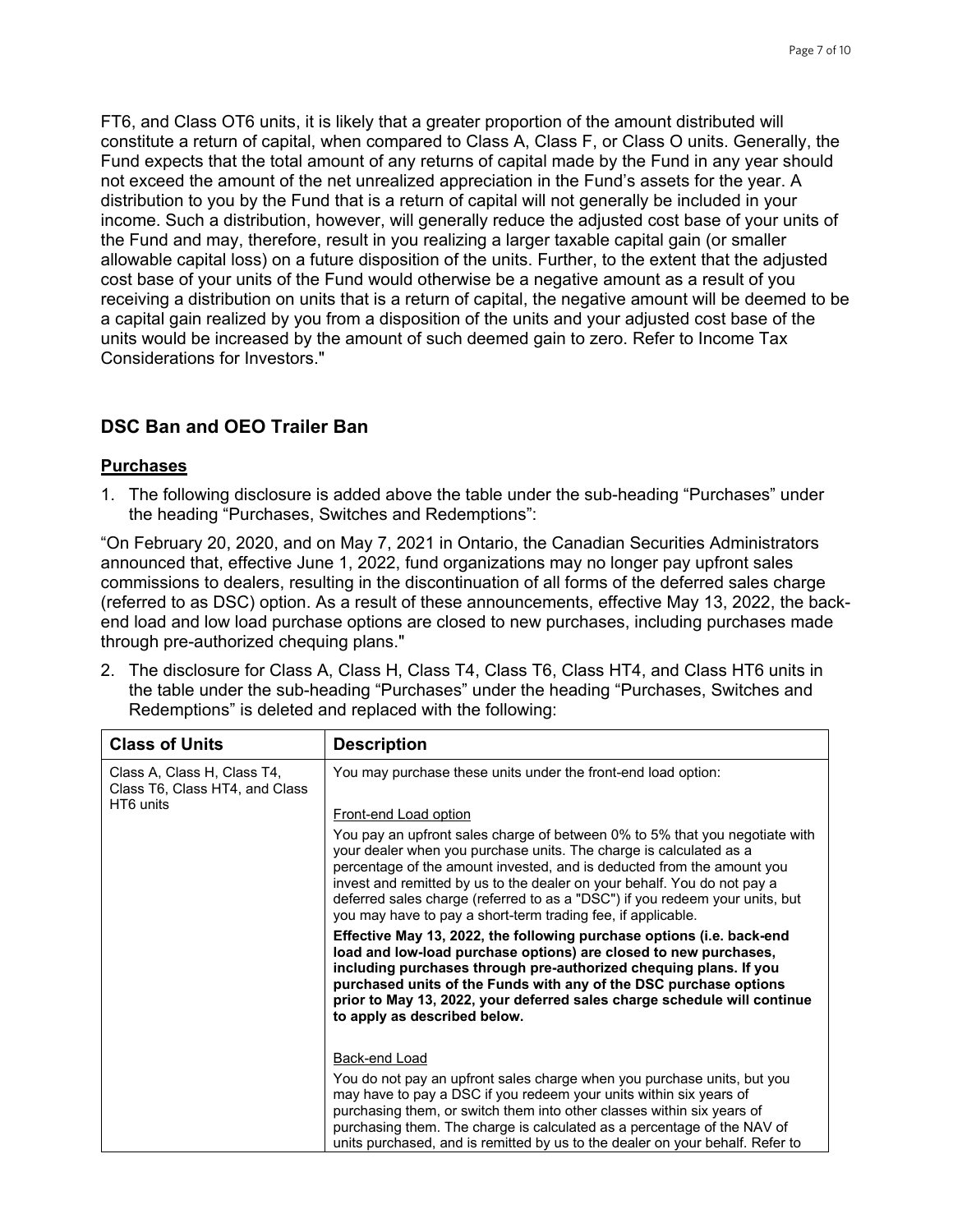| Calculating the Deferred Sales Charge under Redemptions. You may also<br>have to pay a short-term trading fee, if applicable.                                                                                                                                                                                                                                                                                                                                                                                                          |
|----------------------------------------------------------------------------------------------------------------------------------------------------------------------------------------------------------------------------------------------------------------------------------------------------------------------------------------------------------------------------------------------------------------------------------------------------------------------------------------------------------------------------------------|
|                                                                                                                                                                                                                                                                                                                                                                                                                                                                                                                                        |
| Low Load                                                                                                                                                                                                                                                                                                                                                                                                                                                                                                                               |
| You do not pay an upfront sales charge when you purchase units, but you<br>may have to pay a DSC if you redeem your units within three years from the<br>date of purchasing them, or switch them into other classes within three years<br>of purchasing them. The charge is calculated as a percentage of the NAV of<br>units purchased, and is remitted by us to the dealer on your behalf. Refer to<br>Calculating the Deferred Sales Charge under Redemptions. You may also<br>have to pay a short-term trading fee, if applicable. |
| We sometimes refer to the front-end load option as the "sales charge option"<br>and to the back-end load and low load options as the "deferred sales charge"<br>options.                                                                                                                                                                                                                                                                                                                                                               |
| Refer also to Changing Purchase Options below this table.                                                                                                                                                                                                                                                                                                                                                                                                                                                                              |

## *Switches*

The seventh paragraph under the sub-heading "Switches" under the heading "Purchases, Switches and Redemptions" is deleted and replaced with the following:

"If you purchased units of the original Fund under one of the DSC options (back-end load or lowload options), you will not pay a DSC when you switch to a CAMI Fund under the same DSC option. When you redeem units of the subsequent CAMI Fund, you will pay a DSC based on the original purchase date of units of the original Fund."

## **Calculating the Deferred Sales Charge**

The following amendments are made under the sub-heading "Calculating the Deferred Sales Charge" under the heading "How to Purchase, Switch, Convert or Redeem Units".

1. The first line is deleted and replaced with the following:

"If you purchased units of the Funds with any of the DSC purchase options prior to May 13, 2022, or switch your DSC units to another CAMI Fund under the same DSC purchase option, your deferred sales charge schedule will continue to apply as described below. You pay a DSC if you redeem units held under a DSC option, as follows:"

2. The last paragraph is deleted and replaced with the following:

"If you purchase units of a Fund under the front-end load option and hold units of the same Fund under a DSC option and want to redeem some of your units, you must tell us which units you want to redeem first."

# **Pre-Authorized Chequing Plan**

The following disclosure is added following the first paragraph under the sub-heading "Pre-Authorized Chequing Plan" under the heading "Optional Services":

"As a result of regulatory changes, if you have an active PAC Plan purchasing units of the Funds under a DSC option prior to May 13, 2022, any further purchases will be made using a 0% upfront sales charge under the front-end load purchase option for the same Fund unless you or your advisor provide us with different instructions."

# **Fees and Expenses**

1. The following disclosure is added to the "Deferred Sales Charges" section of the table "Fees and Expenses Payable Directly by You" under the heading "Fees and Expenses":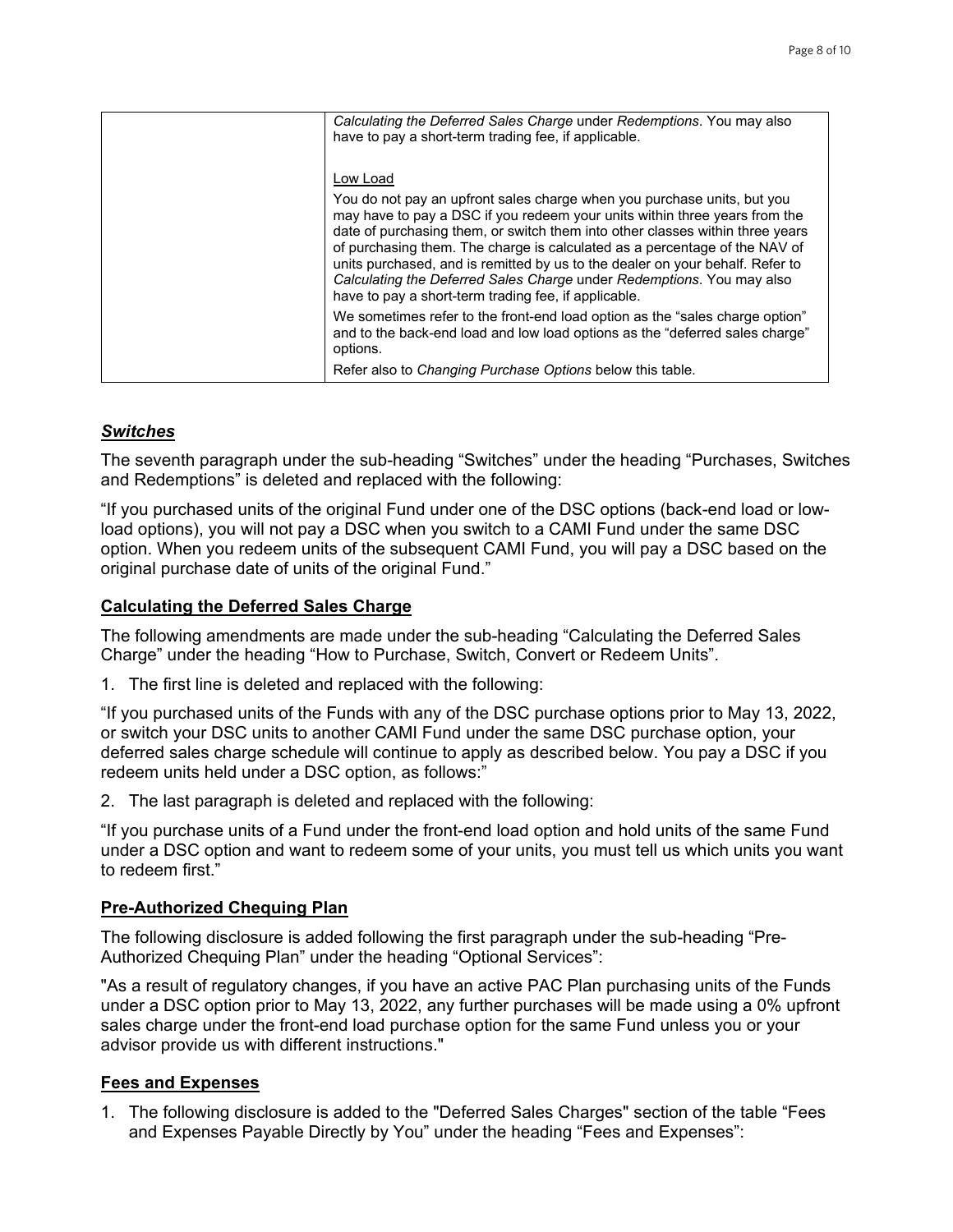"Effective May 13, 2022 the back-end load and low-load purchase options are closed to new purchases, including purchases through pre-authorized chequing plans. If you purchased units of the Funds with any of these purchase options prior to May 13, 2022, or switch your DSC units to another CAMI Fund under the same purchase option, your deferred sales charge schedule will continue to apply as described below."

2. The last paragraph is deleted.

## *Impact of Sales Charges*

The following disclosure is added under the sub-heading "Impact of Sales Charges" under the heading "Fees and Expenses" above "Renaissance Funds and Axiom Portfolios":

"Effective May 13, 2022, the back-end load and low load purchase options are closed to new purchases, including purchases made through pre-authorized chequing plans."

#### **Sales Commissions**

The disclosure with respect to "Renaissance Funds and Axiom Portfolios" under the sub-heading "Sales Commissions" under the heading "Dealer Compensation" is deleted and replaced as follows:

#### *"Renaissance Funds and Axiom Portfolios*

Your dealer usually receives a sales commission when you invest in Class A, Class H, Class T4, Class T6, Class HT4, and Class HT6 units. The amount of that sales commission and who pays that sales commission depends on the purchase (load) option selected. Effective May 13, 2022, the DSC purchase options (i.e. back-end load and low-load purchases options) are closed to new purchases, including purchases through pre-authorized chequing plans. If you purchased units of the Funds with any of the DSC purchase options prior to May 13, 2022, your deferred sales charge schedule will continue to apply as described below.

#### *Front-end Load*

You and your dealer decide on the percentage of sales commission you will be charged when you purchase units of the Renaissance Funds or Portfolios. The percentage ranges from 0% to 5%. We will deduct this amount from the amount you invest and remit it to your dealer as a sales commission.

#### *Back-end Load*

If you purchased units of the Renaissance Funds or Portfolios prior to May 13, 2022, a sales commission was paid to your dealer as follows:

- 5.00% of the value of Class A, Class H, Class T4, Class T6, Class HT4, and Class HT6 units of the Renaissance Funds; and
- 5.00% of the value of Class A, Class T4, and Class T6 units of the Portfolios

The entire amount of your investment was applied toward the purchase of units. You will not pay a DSC unless you redeem your units within six years of purchasing them, convert your units to Class F, Class FT4, Class FT6, Class FH, Class FHT4, Class FHT6, Class O, Class OT6 or Class OH units, or change the purchase option of your units.

#### *Low Load*

If you purchased units of the Renaissance Funds or Portfolios prior to May 13, 2022, we paid a sales commission of 3.00% of the value of Class A, Class H, Class T4, Class T6, Class HT4, and Class HT6 units to your dealer.